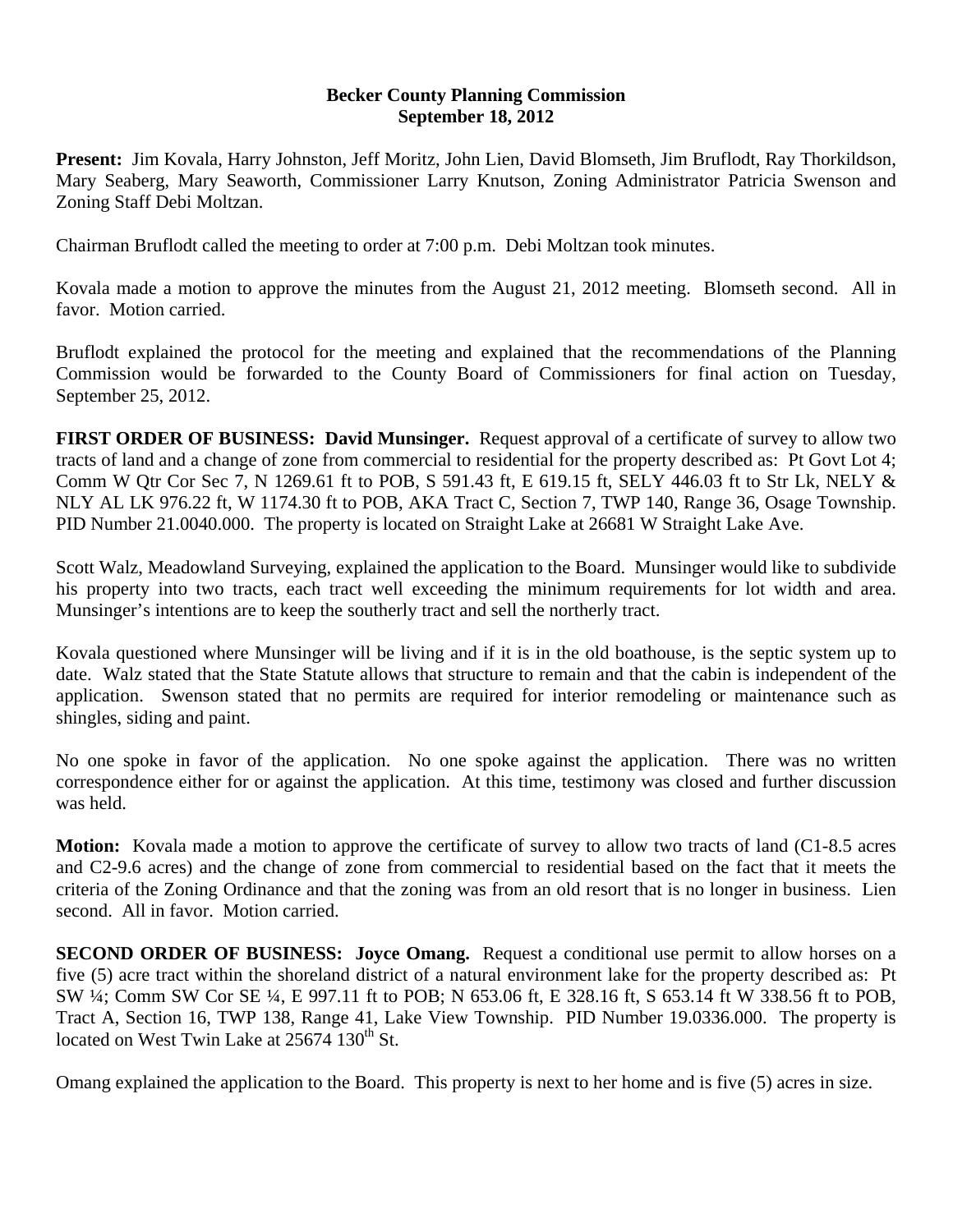Swenson handed out pasture information from the University of MN and stated that the Ordinance does not regulate how many acres are required for a certain number of animals.

Bruflodt questioned how many horses would be on the property and how the manure would be disposed of. Omang stated that there would be three (3) horses and the manure would be taken to the Township compost site and she would be willing to put up a lean to type shelter for the horses.

Lien questioned if Omang knew where the 300 ft setback from the lake was in order to begin her fence. Omang stated that she did know where that was and would make sure to keep the fence a minimum of 300 ft from the lake.

Johnston questioned if the Township would allow her to dispose of the manure in the compost site. Omang stated that they did allow her before. Knutson stated that she should check with them again before doing so.

Ken Shroyer, Lake View Township Supervisor, stated that the Township has no objections to the application as long as the County regulations are followed.

Lisa Piche, realtor, stated that she sold Omang the property and that they were guaranteed horses could be put on the property and that it was only recently that the 'lake' was really a lake. Omang's horses are being kept at Piche's house and the Omang's are great horse people who take good care of their animals.

There was no written correspondence either for or against the application. At this time, testimony was closed and further discussion was held.

Bruflodt felt that the number of horses should be limited to three (3) and that this application request was not the same as the previous request by Omang. Lien felt, that after viewing the property, the area should be adequate for three (3) horses as long as they are kept a minimum of 300 ft from the lake.

**Motion:** Seaworth made a motion to approve a conditional use permit to allow three (3) horses on this property with the stipulation that the pasture area be kept a minimum of three hundred (300) feet from the lake based on the fact that the use would not be detrimental to the surrounding area. Seaberg second. All in favor. Motion carried.

**THIRD ORDER OF BUSINESS: Jeff Laliberte.** Request a conditional use permit to replace an existing retaining wall along the shoreline for the property described as: Lot 4, Block 1, Wermager Beach 1<sup>st</sup> Addition, Section 14, TWP 138, Range 43, Cormorant Township. PID Number 06.1143.000. The property is located on Big Cormorant Lake at 15795 Wermager Beach Rd.

Laliberte and Rich Lahren, Hebron Brick, explained the application to the Board. There is an existing retaining wall and patio that is failing and needs repair. Last year, Ellis Peterson, Cormorant Watershed, and Debi Moltzan, Becker County Planning and Zoning, met on the property with Lahren to look at the situation and discuss options. As a result of that meeting, a plan was drawn up to stabilize the rip rap, remove the patio, install a new wall, which would be a two tier system instead of one tier, and move the patio to the second tier. This design would mean less dirt movement, better stabilization and would be safer. The patio is falling into the water and would like to replace the patio the same size. The water use to be about 10 to 15 feet further into the water, but has risen over the years and the wave action and ice has caused damage to the shoreline.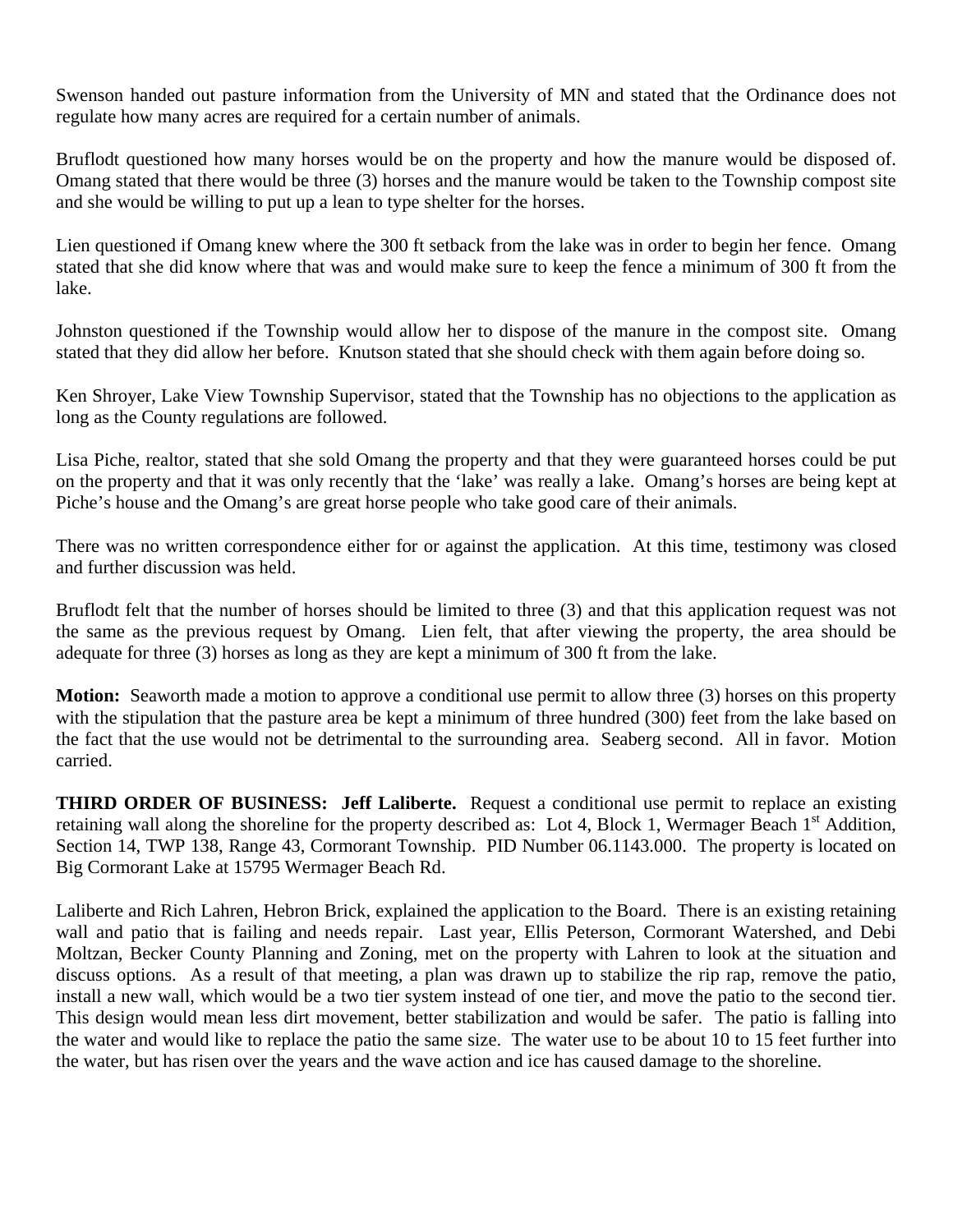Discussion was held regarding the location of the patio and retaining wall, the condition of both, the elevation of the lot, if the patio could be allowed as a water-oriented structure and what the definition of a water-oriented structure was.

Bruflodt questioned if they thought about mitigation or plantings to hide the wall. Lahren stated that they had talked about it but did not include it in the plan. Lien felt that this was more than replacement, that it was a total rebuild. Bruflodt felt that footings should be put under the retaining wall, remove the fire pit, remove the patio, fix the riprap and put in plantings, and then he could probably go along with the plan. Further discussion was held on the height of the wall, elevation differences between the lake, patio and wall, if a two tiered wall system would be better than a one-tier wall.

No one spoke in favor of the application. No one spoke against the application. Written correspondence was received from Cormorant Township with no objections to the project. At this time, testimony was closed and further discussion held.

Discussion included replacing the sand area with grass and plantings, moving the wall further from the lake, reducing the size of the patio, removing the patio, removing the fire pit, using more natural material, the 60 day rule, timing of the application in conjunction with the weather and options if the Board tabled the application, acted on the application or if the applicant tabled the application.

At this time, Laliberte requested to table his application to a later date.

**FOURTH ORDER OF BUSINESS: Ron Schmitz.** Request approval of a preliminary plat consisting of ten (10) back lots that will be connected by deed to adjacent lake lots (the parcels cannot be sold one away from the other), with Lot 10 not having buildable area due to setbacks from the natural environment lake. The property description is Pt SE ¼; Comm E Qtr Cor Th S 871 ft to POB, Th W 350 ft, S 174 ft, Th W 1243.83 ft, S to Intersection Sec 28 & 33, Th E 1537.24 ft to SE Cor Sec 28, Th N 1769.30 ft to POB, Section 28, TWP 138, Range 43, Cormorant Township. PID Number 06.0401.002. The property is near 11264 W Lake Ida Lane.

Scott Walz, Meadowland Surveying, explained the application to the Board. The ten back lots would be attached by deed to the lake lots across the road. The buyer of Lot 10 does know that there is no buildable area but still wants the lot for storage, etc. Walz stated, that if approved, it would be stated on the final plat that Lot 10 is not buildable.

No one spoke in favor of the application. No one spoke against the application. Written correspondence was received from Cormorant Township with no objections to the application. At this time, testimony was closed and further discussion was held.

Johnston questioned if a guesthouse could be built on the back lot. Swenson stated no, not unless the lot met duplex size, there could be that possibility in the future, but not the case in this situation. Johnston questioned if the structure(s) built on this lot would have to comply with the 25% impervious coverage. Swenson stated that no more than 25% could be covered with impervious material.

**Motion:** Johnston made a motion to approve a preliminary plat of ten (10) back lots that will be connected by deed to adjacent lake lots (the parcels cannot be sold one away from the other) with Lot 10 not having buildable area due to the setbacks from the natural environment lake, based on the fact that it does meet the criteria of the Zoning Ordinance. Kovala second. All in favor. Motion carried.

At this time, Swenson explained that the final plat could also be approved for this plat.